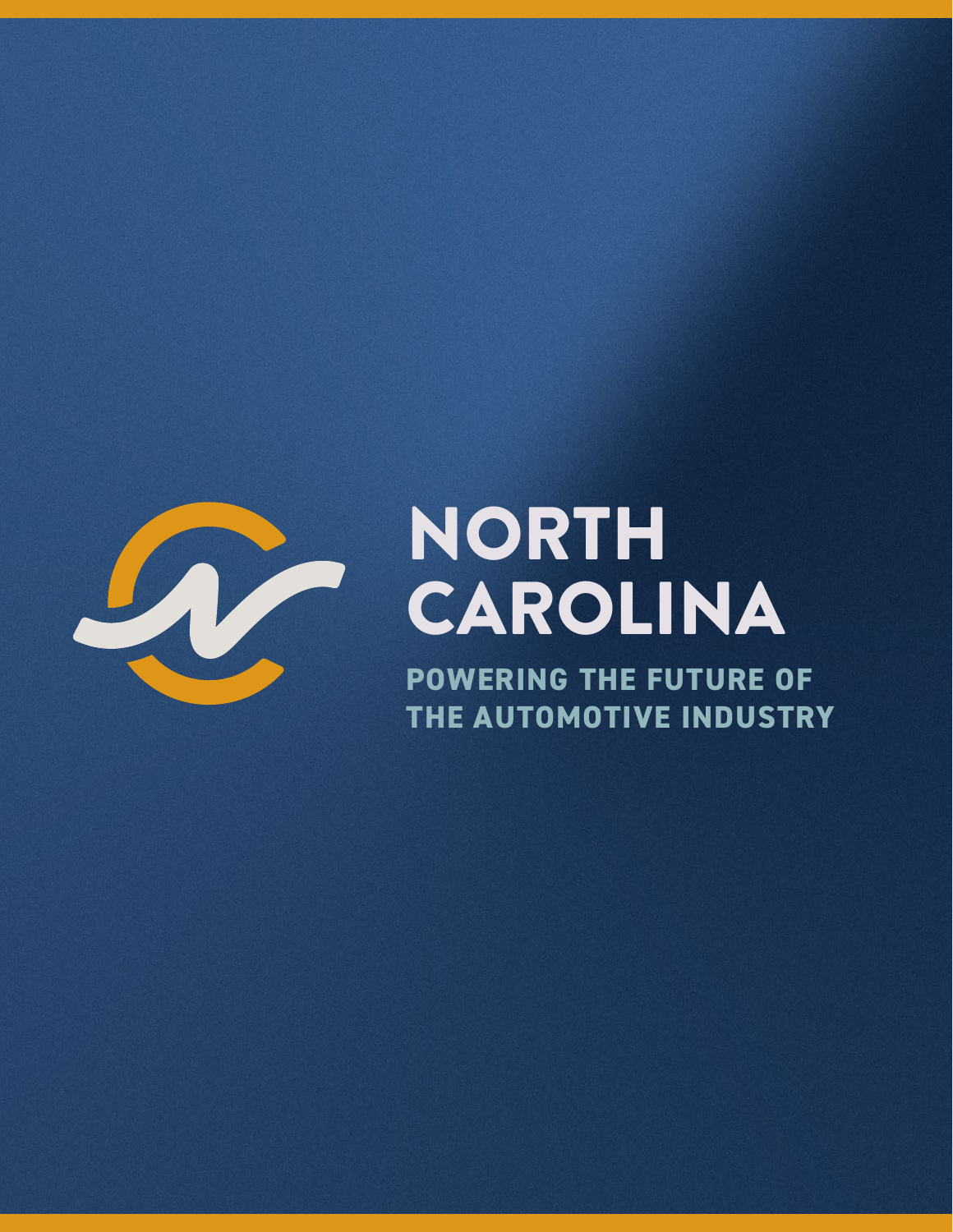

 $\bullet$ 





**Hyundai**



**Ford & SK Innovation**

## **NORTH CAROLINA:** THE BEDROCK OF CLEAN ENERGY



#### **GLOBAL HEADQUARTERS FOR TOP LITHIUM COMPANIES**

- NC is home to global headquarters for several top lithium companies in the world. Companies include: Piedmont Lithium, Albemarle, Livent and Center for Lithium Energy Advanced Research (CLEAR).
- These companies are actively evaluating the potential to restart mining operations in NC and are either expanding their current lithium processing capabilities or have plans to build out new capacities in the next few years.
- The presence of these companies along with NC's history in lithium means NC has one of the largest concentrations of advanced lithium processing experts outside of China.



**HOME TO LARGEST HARD ROCK LITHIUM (SPODUMENE) RESOURCE IN THE US** 

- The Kings Mountain Mining District in North Carolina (NC) is the largest known and highest quality spodumene (aka hard rock lithium) deposit in the US.
- NC's Lithium Belt is a historic lithium mining and producing region in the US.



#### **PROXIMITY TO IMPORTANT SUPPLY CHAIN COMPONENTS AND CUSTOMERS**

*Source: E2* **TOP 10 STATE FOR CLEAN ENERGY**

*Source: Oceana USA* **# 1 IN OFFSHORE WIND ENERGY POTENTIAL**

*Source: United States Geological Survey* **IN THE SOUTHEASTERN US**



- **Battery Customer**
- **Raw Material Supplier**
- **Charlotte Metro Area**
- **O** Arrival
- $\bigcirc$  Albemarle
- $\bigcirc$  Livent
- $\circ$  Piedmont Lithium
- $\circ$  SGL Carbon
- NC stands to be one of the top sources of spodumene and producers of lithium hydroxide with the ability to contribute to all four steps in the supply chain, eliminating the need to ship abroad mid-process.
- NC's strategic, east coast location and two deep-water seaports with on-dock rail offer easy access to domestic and international markets. NC companies also enjoy easy access to the Port of Norfolk and the Port of Charleston.
- Plus, NC is home to 25 of the top 100 global OEM automotive parts supplies in the US, 256 automotive companies and has an automotive industry that is growing at 20%.



### **TOP WIND FARM**

**LEADER IN LOW CARBON ENERGY SOURCES – SOLAR, NUCLEAR AND WIND**

### 4.8M

### 455K

#### **SKILLED WORKERS**

**SKILLED WORKERS**

### 47K **ENGINEERS**

Including about 18,000 military personnel reentering the civilian workforce each year, NC has one of the largest labor forces in the US.

**MANUFACTURING EMPLOYEES** Growing four percent in the last 10 years, NC has the largest manufacturing

workforce in the Southeastern US.

NC's engineering workforce has grown eight percent over the past five years, compared to the national average engineering workforce which has not grown over the past five years.

### 3

### 52



**TOP TIER RESEARCH UNIVERSITIES** that are at the cutting edge of education and R&D.

**WORLD-RENOWNED EDUCATION SYSTEM**

**COLLEGES AND UNIVERSITIES**  enrolling over 330k students, producing 29,000 Science, Technology, Engineering, and Math (STEM) grads annually.

**LARGEST COMMUNITY COLLEGE SYSTEM**  in the US with eight of the top ten in the US located in NC.

**Battery Manufacturer**

### **REGIONALLY INTEGRATED EV SUPPLY CHAIN**

The Southeastern US offers tremendous potential for an integrated EV supply chain.